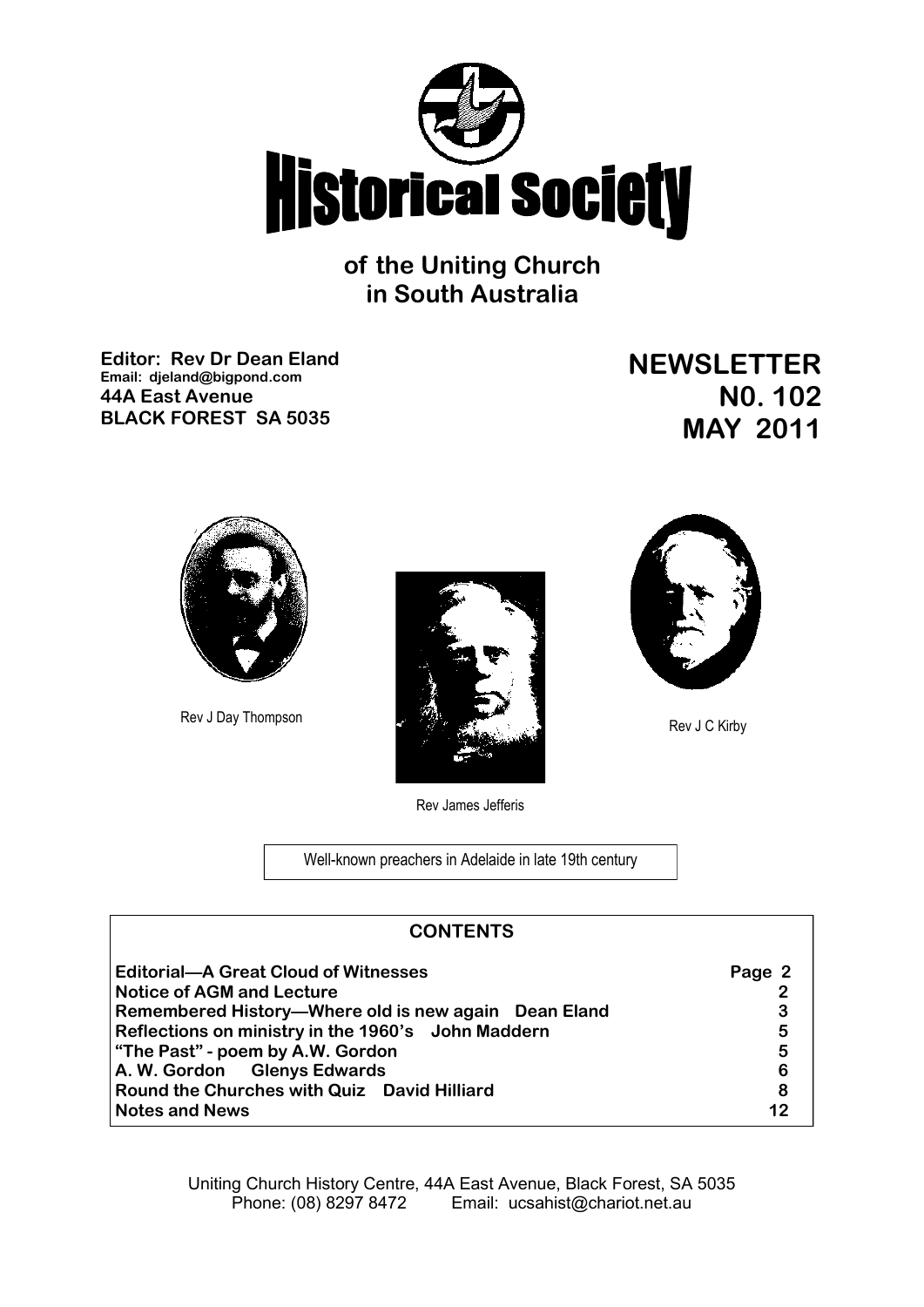#### **Editorial**

#### **A Great Cloud of Witnesses**

There are many ways Australians celebrate the past and acknowledge the contribution individuals have made to national life. Anzac Day continues to be the primary national 'one day of the year'*.* Medical foundations and research agencies continue to be established in the name of high profile individuals. The Fred Hollows foundation is well known and in Adelaide the work of the Dunstan Foundation reflects the reforming influence of a former premier by addressing current challenges facing the South Australian community.

People of faith have a longer perspective on history than nations or states. The Judeo-Christian tradition begins with the journey of Abraham and Sarah, our ancestors! Others who shape our story have bequeathed to us a prophetic perspective on current fads, fashions and trends. The legacy of the new covenant community, the early church, is enduring and formative.

Our remembering and celebration of this past is the weekly task of congregations as we hear and respond to those defining moments in our long journey. Pilgrimage is of course one of the continuing themes of the Uniting Church, "a pilgrim people on the way"*.*

Watching the nightly news stories coming out of the Middle East and North Africa, where people are risking their lives for reform and democratic government, we are reminded of the largely unknown gift of our Pilgrim forebears. In 1620 these few Dissenters rejected the established church, left their home and sailed on the *Mayflower* to found a new world.

On arrival they formed the Mayflower Compact, a decision of the community to develop cooperation among settlers for, "the general good of the Colony unto which we promise all due submission and obedience, a civil Body Politick" where key issues were decided by majority vote. The Mayflower Compact was the seed of American democracy and has been called the world's first written constitution.

In discussing the compact one of the leaders, William Bradford quoted Deuteronomy 26:5 "and they sojourned there with a few, but became there a nation, great, mighty and populous."

The work of the UCA Historical Society in SA encourages the church to celebrate the past while facing our current challenges knowing we are surrounded by a great cloud of witnesses who have gone before.

# *Dean Eland*

| <b>ANNUAL MEETING AND LECTURE</b>                                                                           |  |
|-------------------------------------------------------------------------------------------------------------|--|
| Friday, 27th May, 2011 at 7.30 pm                                                                           |  |
| In the Hawthorn Uniting Church,<br><b>Hampton Street, Hawthorn</b>                                          |  |
| To be followed by the Lecture:<br>The Strange Tale of the Smith of Dunesk Bequest<br>By the Rev Noel Bekker |  |
| Light supper to follow                                                                                      |  |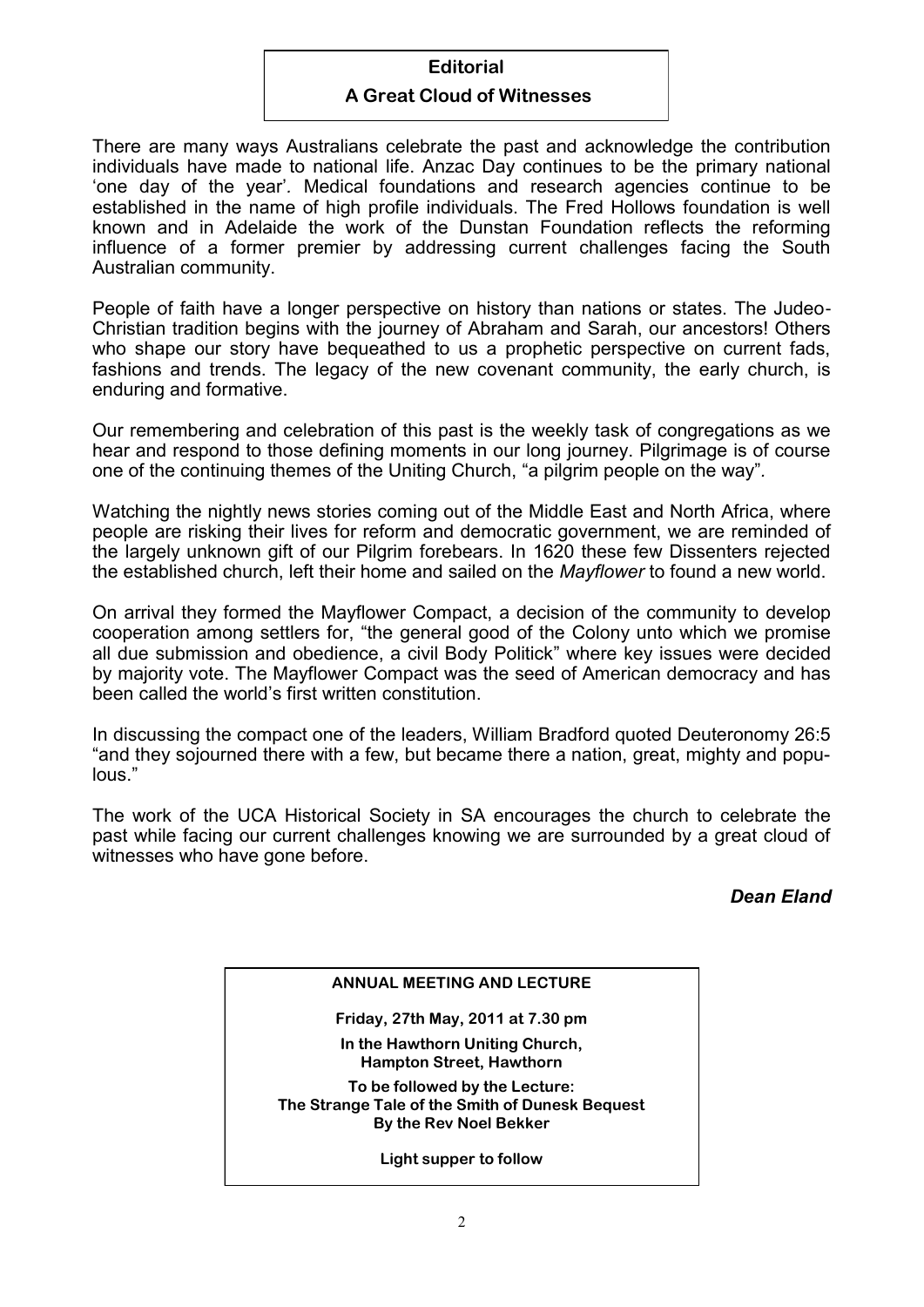# **Remembered History : Where Old is New Again**

#### **Western Suburbs UCA Action-Research Project**

The Western suburbs report, launched on April  $12<sup>th</sup>$ , includes a historical summary of fifteen Uniting Church congregations in the region. The project was sponsored by the Urban and Community Outreach Mission Networks and the Mission Resourcing Network of the Presbytery of SA. Copies of the 85 page report can be downloaded from the Urban Mission Network web site at www.urbannetwork.org.au

The report is based on conversations with leaders of each congregation and are summarized under five major headings; background, community context, strengths, challenges and opportunities. In using these categories congregation leaders were invited to…

- Revisit their congregation story including some of the defining moments or turning points.
- Describe the current situation, including existing programmes, patterns of church life, ministry arrangements and property resources.
- Think about the ministry context, changes in the composition and character of the local host community and implications for ministry.
- While naming current challenges discern the congregation's mission vocation by identifying inherent strengths (assets) and applying these to emerging ministry opportunities. Opportunities include fresh expressions of ministry and evangelism.

#### **Historical Perspective Over Sixty Years**

Over the past sixty years all the congregations in the study project have been involved in major changes to their identity, their relationship with each other and their place or profile in local communities. The congregations remembered history stems from the post war boom years, when congregations were centres of neighbourhood community life for growing families. Community life was both spiritual and social and most congregations had strong Sunday Schools and youth groups reflecting the generational peaks of the fifties and sixties. Churches from the three former denominations were an accepted part of the local landscape and members were generally Australian born and committed and loyal to their denominational identity.

Of the fifteen congregations in the study, four were born out of the post World War II years: Fulham, Seaton, Woodville Gardens and West Lakes. In response to Adelaide's suburban growth in the first decades of the  $20<sup>th</sup>$  century six congregations were founded near the city-port transport corridors and four - Findon, Woodville, Trinity Alberton and Semaphore - were established in the second half of the 19<sup>th</sup> century. One congregation, Port Adelaide, was formed in November 1849.

Thirteen congregations could be described as local or neighbourhood congregations as families lived nearby and up until the late 1950s walked to church. From their early locally-based identity two or possibly three congregations - Port Adelaide, Woodville and Semaphore - were *mother* or *first* churches of their denomination in the region. Founding members and leaders of these congregations were also involved in other civic institutions and voluntary organisations.

Church Union in 1977 was an organisational watershed year and, in anticipation of union, a number of congregations closed. Over forty years 26 properties were sold and funds allocated for building new congregations across the metropolitan area. With Church Union congregations were linked as parishes and in some cases this arrangement reflected the former Methodist circuit structure and adaptation was limited. In the following years, as further mergers took place, new relationships were formed and new names and identities involved congregations in transitional or short term organisational links. These changes and diverse expectations involved leaders in many hours of negotiation and in making sense of new structural arrangements.

In the early 1990s UCA parish structure was dissolved and congregations had the option of linking two or more congregations to call a full-time minister or develop other ministry models. In three instances - West Lakes, Royal Park and West Croydon - congregations include joint arrangements with another denomination. In the last ten years all congregations, apart from Henley Fulham, have become 'stand alone' congregations and for most congregations funding of stipended ministry involves part-time placements and reliance on the use of reserve funds from property sales, Op Shop grants and offering income.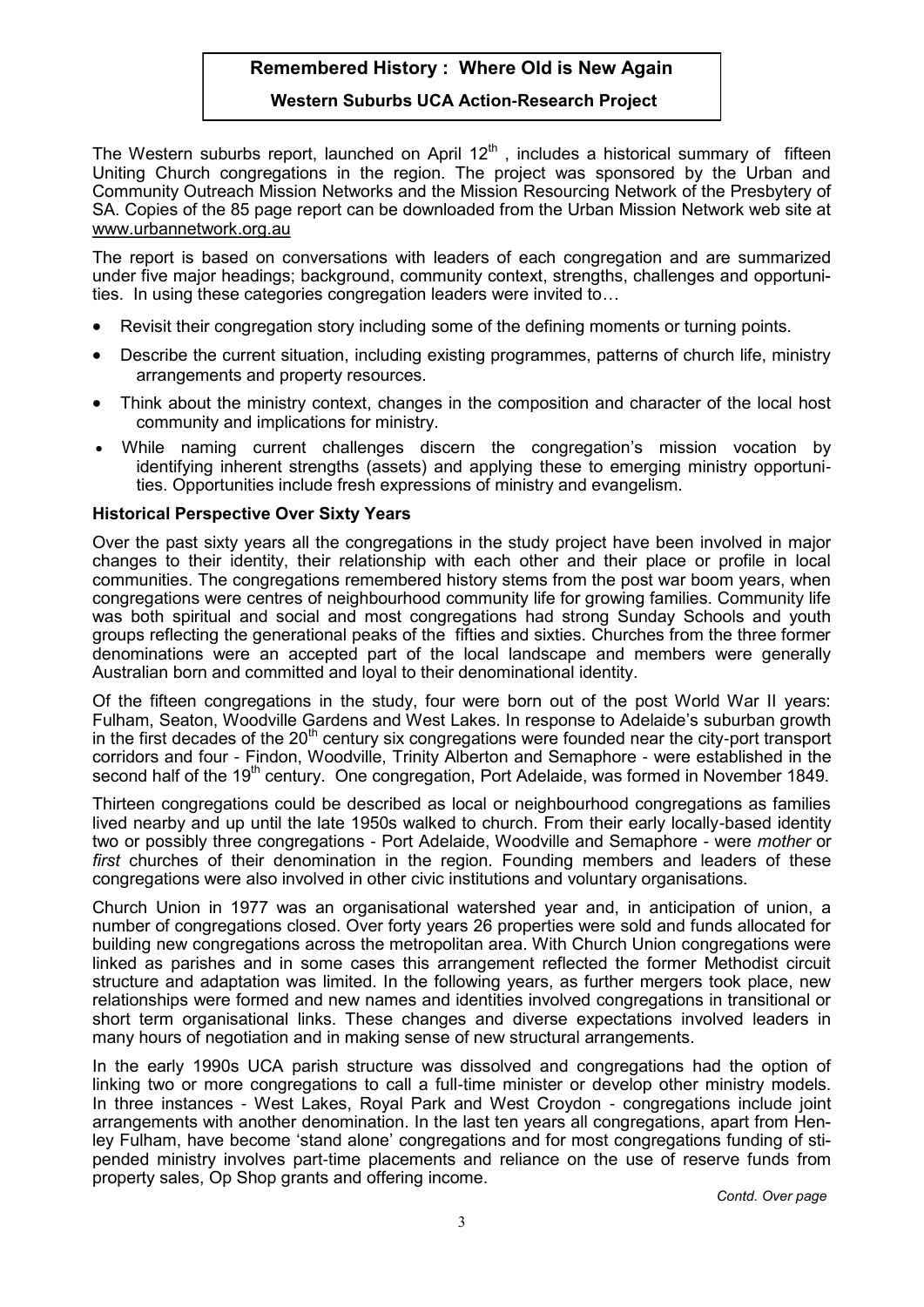In 2005 further structural changes impacted all congregations when the Presbytery of South Australia was formed and congregations were invited to support each other though networks. Thirteen congregations in the study area joined the Community Outreach Mission Network and four or five of the ministers in the region provided leadership in an attempt to preserve something of the character of the Adelaide North West Presbytery. This Presbytery had been a coherent, effective and relatively strong regional church council as envisaged in the Basis of Union.

While attending to these internal or organisational matters congregations have been subject to broader social and cultural changes in society. These external trends and changes in outlook and attitudes are in effect outside the control of any leadership group! Congregations have witnessed local community life eroded by economic rationalist policies and social trends that continues to erode social capital, sense of place and community belonging. Local government amalgamations, the centralisation of agencies, new *'*super' primary schools and large shopping centres have also influenced mission planning policies. Traditional neighbourhood or family size congregations have been challenged to consider the option of merging to form larger, new and regionally-based centres.

All these organisational changes to identity were taking place at a time when the boomer generation, the children of congregation leaders, were moving out and moving up the social ladder! In the fifties and sixties the high employment rates gave children of working class families opportunities to access tertiary education and become skilled employees or enter into the professions. The demand to replace unskilled workers drove Australian immigration policies and from the fifties onwards people from southern and Eastern Europe began to settle in the western suburbs where factory employment was available.

The other major broader contextual impact on churches was the effect of the radical sixties where radical theology and the 'new reformation' challenged the conservative customs and traditional church life pattern of the older generation. Colin Williams in two widely read publications, *Where in the World* and *What in the World*, "*expounded the view that God was working within and through the secular, that the purpose of the local congregation, in obedience to Christ, was to serve the world."* (Hilliard 97:213).

In the last twenty years many of the earlier social trends have accelerated and local or suburban churches are faced with major challenges as they adapt and respond to the changing character of family life and social attitudes towards the place of the church in a growing secular and multi-faith context.

Almost all of the 15 congregations in the region are contributing to community life by providing hospitality to small interest based groups thereby recreating opportunities for face-to-face interaction, direct involvement and participation in community life that has been lost in modern or 'virtual' communities generated by an increasing globalised society. In these many small scale interest based activities in a continuous place, people isolated by wider social and impersonal trends are *recognized* and involved and the commitment of family size churches empowers community, cultural and spiritual development.

Rev Dr Dean Eland. Project Coordinator.

References:

David Hilliard. The Religious Crisis of the 1960s: The Experience of the Australian Churches. *The Journal of Religious History.* Vol 21. No. 2, June 1997.

Dean Eland. *Action Research Project 2019-2011 Western Region, Adelaide.* Uniting Church in Australia, Presbytery/Synod of South Australia.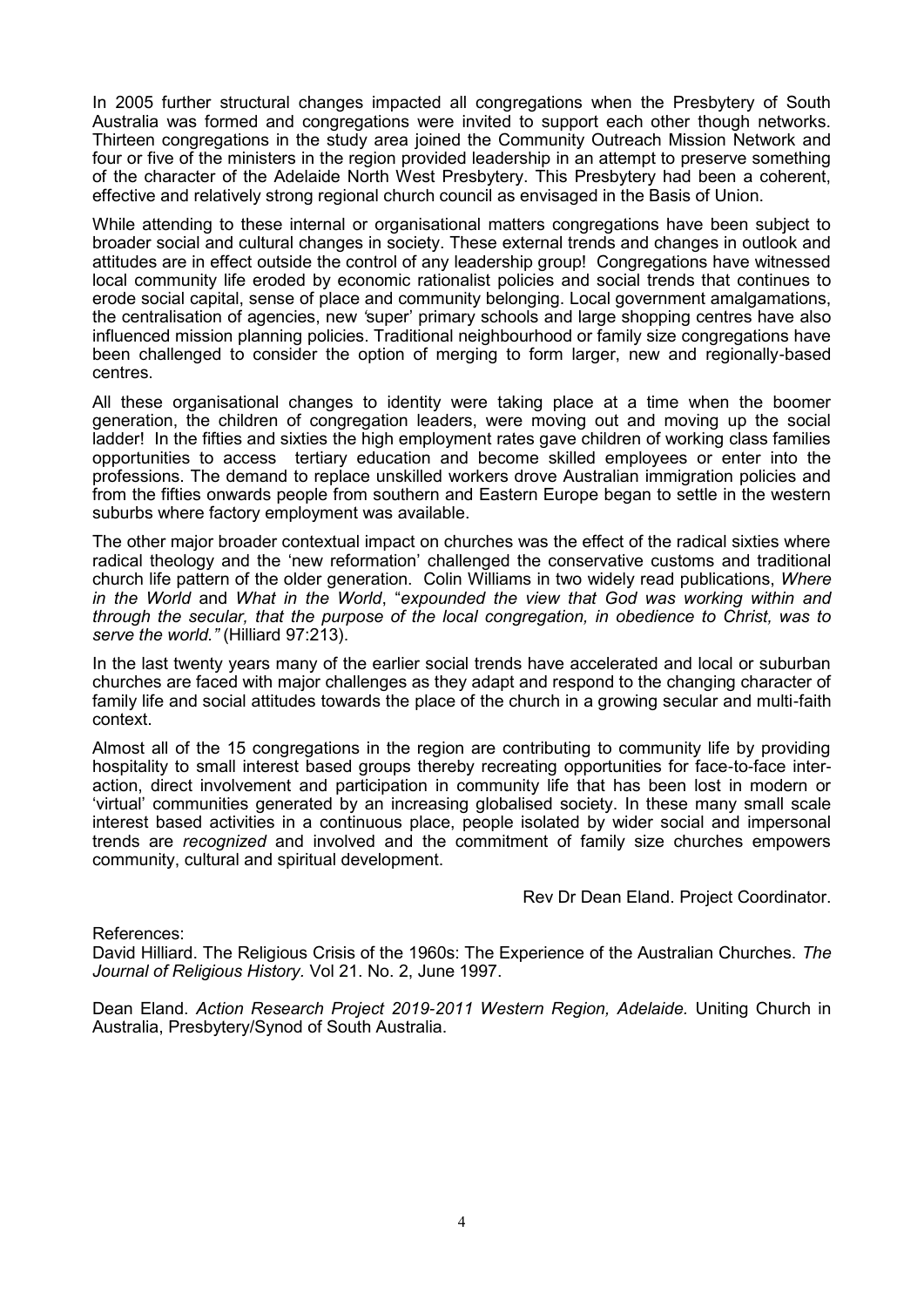## **REFLECTIONS ON MINISTRY IN THE 1960's IN A HOUSING TRUST SUBURB**

We moved in to Hillcrest in January 1965, a suburb in which every second house was identical. All timber construction, housing was very basic and rents very cheap. I was there to minister to the Congregations of Gilles Plains (now Windsor Gardens) and Greenacres.

Hillcrest and Windsor Gardens, and to a lesser extent Greenacres, were suburbs where people in dire need were given emergency housing. Hillcrest was also a suburb for housing military personnel and their families. Many people in these suburbs lived with mental health problems and resources were pretty thin on the ground. Remember: this was before the rapid growth in the Social Worker profession and many clergy were fulfilling this role. I discovered only as I was leaving this appointment that the Parkside Mental Health Hospital was giving out my name and 'phone number to patients exiting the hospital. The advice was: ring this person if you need someone to talk to out of hours. Thus it was that, in the first twelve months out of Theological College at the age of 24, I buried six people who had successfully suicided. I was also in a counseling relationship with six others who had failed in their attempt.

Life was hectic back then. On top of this very heavy counseling load, the Gilles Plains Church was growing rapidly. We founded a Young Married Fellowship out of which then grew a Men's and a Women's Basketball Team. The Congregation grew, largely out of these groups, from an average of around 25 to around the 100 in three years. One Mother's Day I had eight Baptisms! And we had moved from a very small church on the Main North East Road into what is now the Windsor Gardens church.

Another factor in this growth was an activity instituted by the Methodist Home Mission Secretary, the Rev. Maurice Wilmshurst. He arranged for the clergy serving in similar areas (Salisbury, Salisbury North, Elizabeth etc) to gather together quarterly to doorknock complete suburbs. Back then it worked wonders!

I was still young enough to be playing football (for Gaza). In 1967 I was elected captain. This also had a valuable impact on ministry in a Housing Trust area. We actually ended up holding Gaza Football Club Rock Services monthly during winter on a Sunday evening in the Greenacres Church.

## *John Maddern*



We must look back and not for ever forward.

 'Tis thought alone assumes there's no return; The vessel as it sails and lunges shoreward Is often going back to home again.

The furrows drawn—they must not be forgotten, From them must come the fruits of labour lost. Whatever in our life is well-begotten.

Springs from those furrows—fruits at labour's cost.

Look back to what your great grand-sires have given: Our quest is not that "good old times" return; But just to show how all the best is given. And what, from noble heritage, we earn.

To say for us "there is no past" is wrong - We're of the past, life's furrow we can see; Our forward movements may be very strong, But yesterday decides our destiny.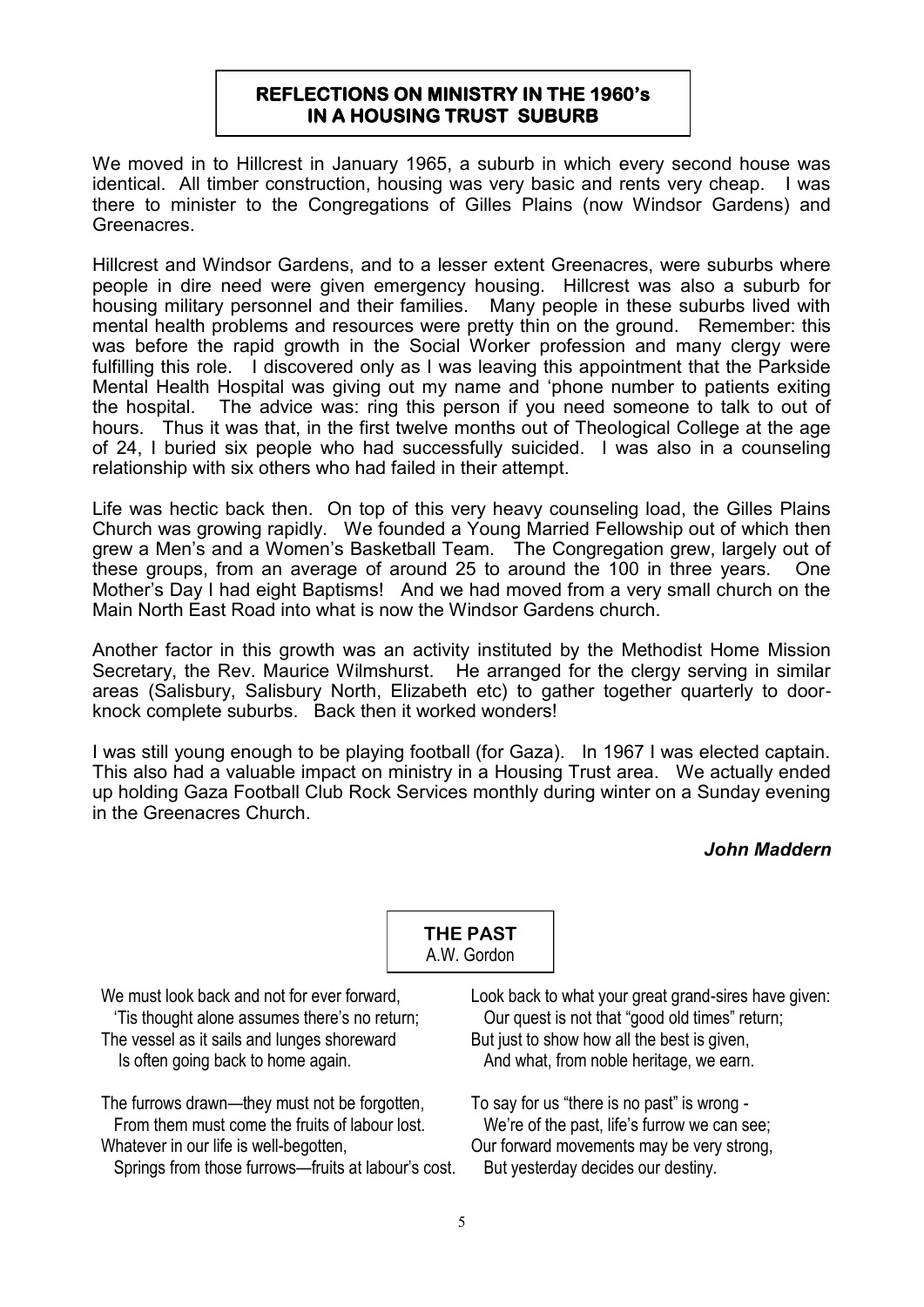## **A W GORDON, 1880-1963**

How many country towns can boast of having had a resident poet? My home town had at least three, two of whom had their poems published both locally and elsewhere.

The Rev. A W Gordon was the Congregational minister at Hamley Bridge (and Alma) from 1943 until 1950 and, almost weekly, had a poem in the local newspaper *The Junction News*. Then in retirement in the same town still had more poems published on a fairly regular basis.

Albert William Gordon was born c.1880 and educated at Kyre College and the Adelaide Congregational Theological College. His first appointment in 1905-6 was to Border Downs (Keith and Frances), followed by Renmark 1906-7, Salisbury 1907-9 and Houghton 1909-12.

On 2 December 1909 at the age of 29, he married Edith Hilda Matthew (aged 27)in the Congregational Church, Port Adelaide. From Houghton they went to Victor Harbor 1912-1916 and then to Mount Lofty 1916-1921. From the onset of WW 1 Mr Gordon had continued his pastoral duties as well as becoming a military chaplain and in 1917 he announced to his Mt Lofty congregation his intentions of joining an ambulance unit in France. Such was their respect for him that the congregation undertook to look after Mrs Gordon in his absence by allowing her to remain in the manse and to guarantee her a small weekly wage (£1-1-0/ \$2.10).

On his return to Mt Lofty after the war Mr Gordon was elected to the position of chairman of a committee set up to decide on a suitable memorial to those from the church who had served in the war. A memorial lynch gate was erected at the Congregational Church in Orley Avenue, Stirling with a plaque listing the names on an Honour Roll and opened on 8 March 1919. A Returned Servicemen's Association was established in the town in 1920 and Mr Gordon was the first president.



Available records do not show where the Gordon's lived in the years between 1921 and 1933 but they were back in Houghton again from 1934-38 and in Mt Lofty again from 1938-1943. Their final call was to Hamley Bridge and Alma. The induction service for the work in their new parish was conducted by the Rev H Watts Grimmett on 15 January 1943 and the first of the many poems which were written during the Hamley Bridge years appeared in *The Junction News* on 14 May, a poem entitled *Mothers' Day*. He never put his name to the poems, just his initials *A.W.G*.

Subsequent poems encompassed many topics — the war, sacrifices, his Christian beliefs, the local scenery, the game of bowls (usually humorous), bird life, trees, sunsets, old buildings and the list goes on. A small booklet, *Wayside Songs*, was published by Sharples, but there is no copy in the state library collection. It apparently contained two poems about the Mt Lofty church.

In their book *Return to the Adelaide Hills* Margaret Raymond and Tom Dyster assert that Mr Gordon "was a man of many parts — pastor, soldier, poet and scholar"; so there must be more poems out there somewhere. Perhaps it was during his time at Mt Lofty that this booklet was published. The State Library does have a small pamphlet edited by A W Gordon with its title listed as *Memorial brochure for Gresham S Matthews*. Gordon wrote:

There in my day he (Matthews) was a loved and trusted officer and school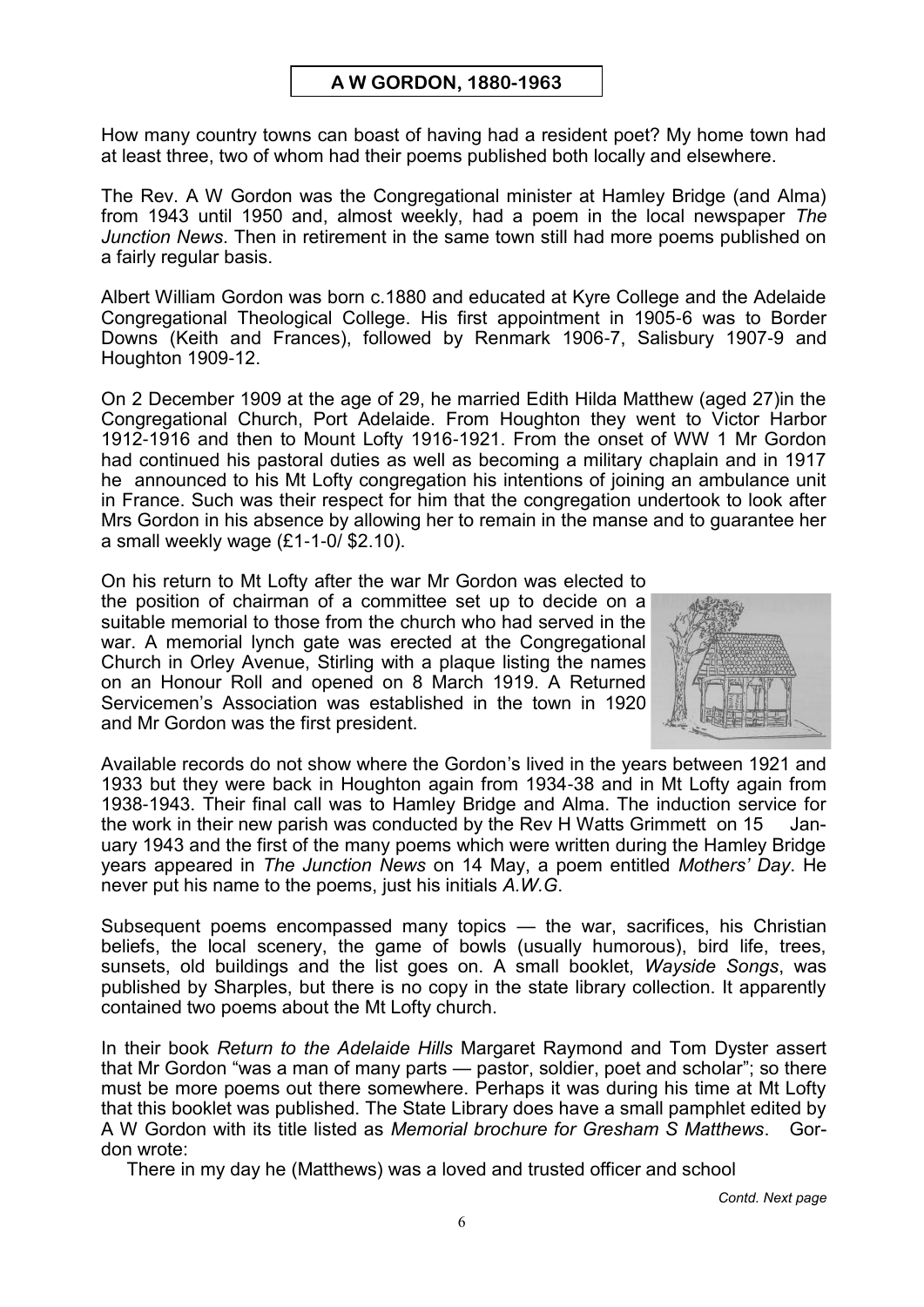Superintendent. … In our day in Peterborough we ran into the Depression. The churches and the town organised relief for the 'Swaggies'. They built the swaggies shelter and every man was given food, shelter, clothes and sympathy. Thousands of unfortunate men went through our hands. Many were 'varsity men who forgot their hunger for a bit when they stepped into the study for rations, and saw books on our shelves. It can now be told—seeing our friend has gone to his reward—that one morning when he came to me, and saw the quality of the lead-blackened, tattered, hungry queue, that he told me to call on him any time for help from his store. Thus it came to pass that many a swaggie left the town clothed and in a better frame of mind, who had come into the town three days before in tattered despair.

In 1948 Rev A W Gordon served a term as President of the Congregational Union of South Australia. He was a Fellow of the Royal Geographical Society and a Freemason. When he died in 1963 he was survived by his wife, their daughter, and her two children. His funeral notice concluded with the words, "Loved and honoured by all who knew him*".* His service was conducted at Centennial Park by the Rev K B Leaver.

## *Glenys Edwards*

#### NOTES:

- 1. AWG's father was James Gordon (from marriage index). There is no birth registration for AWG in South Australian Birth Index.
- 2. Mrs Gordon's birth was registered as : Edith Hilder Matthew, born 7 June 1882, daughter of Thomas Matthew and his wife Jane nee Sketheway, of Clifton in the Port Adelaide district. Clifton is now part of Exeter. The Gordon's marriage details has Edith's second name as Hilda.
- 3. AWG has two entries in the "Memorial Brochure for Gresham S Matthews" a biographical entry of three pages and a Tribute of just over a page. In the tribute he mentions knowing Matthews in Peterborough in the depression days. In the book *Petersburgh to Peterborough* by Anita Woods, it is stated that Mr and Mrs Matthews took over a store in Main Street in Peterborough in 1925. In later times they lived in Mt Lofty; so the two families would have met again there. Mr Matthews was a Baptist lay preacher and as such was not part of Mr Gordon's congregation.

## BOOKS CONSULTED:

Cameron, John *In Stow's footsteps: a chronological history of the Congregational Churches in S.A. 1837-1977.* Glynde, SA: S.A. Congregational History Project Committee, 1987.

Dyster, Tom *The Church with the Lych Gate.* Stirling, SA: Mt Lofty Uniting Church, 1982. Martin, Robert *Under Mount Lofty*. Stirling, SA: Stirling District Council, 1987.

Raymond, Margaret and Tom Dyster *Return to the Adelaide Hills*. Hawthorndene, SA: Investigator Press, 1987.

- Woods, Anita *Petersburgh to Peterborough*: *a journey from 1875 to 1986.* Peterborough, SA: Peterborough and Local Districts History Club, 1986.
- ILLUSTRATION: *The Lych Gate* by Phil Nolan in Dyster *The Church with the Lych Gate*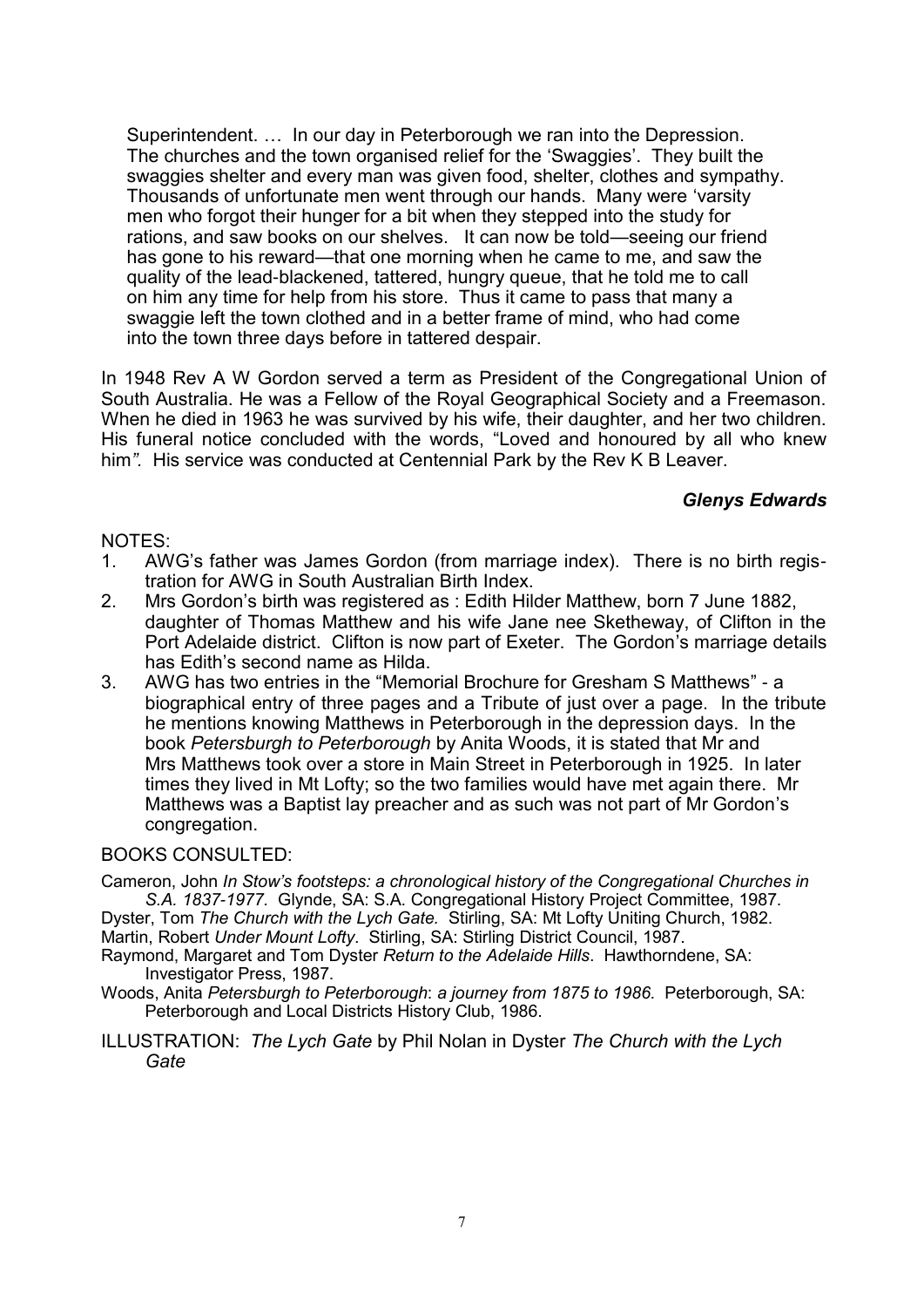# **Round the Churches with Quiz**

# **David Hilliard**

During the 1890s Adelaide had a weekly paper called *Quiz and the Lantern*, founded in 1889 as a satirical, social and sporting journal. It provided a lively alternative to the city's two main newspapers of the period, the *Register* and the *Advertiser*, with a mixture of local news, political and social gossip, reports on theatrical productions and sporting events, cartoons, and witty comment on current issues.

The founding editor of *Quiz* was Henry (Harry) Congreve Evans. His father was a Baptist minister, Ephraim Evans (who died when Henry was only a year old) and his mother was Matilda Jane Evans, a teacher and popular evangelical novelist, who wrote under the name of Maud Jeanne Franc. Henry in the 1890s was a selfproclaimed religious sceptic who claimed he had not been to church for many years. He usually spent his Sunday mornings, he joked, in the open air, perhaps with a book: a member of 'the great Church of Nature'.

In September 1894 Harry Evans (alias 'Quiz') inaugurated a weekly series called 'Round the Churches', during which, over the next fourteen months, he visited fiftynine churches in Adelaide and its suburbs and wrote a critical account of what he saw and heard. The pen, Quiz announced, 'may be handled by a sceptic but it will not be employed maliciously'. However, his frank observations certainly upset many of the clergymen he reviewed.

Each of Quiz's articles follow a similar pattern. He usually begins by describing the congregation, its size and perhaps its social composition. He comments on the appearance of the officiating minister, his mannerisms and eccentricities, pronunciation of words and vocal inflexions. Finally he assesses the sermon: its delivery and its content. He also records his impressions of the choir and the music.

He began with one of the city's principal churches: a Sunday evening service at Pirie Street Wesleyan Church. The evening congregation of 1500 was the largest in Adelaide at that time. For the next year he ranged widely, with visits to city and suburban churches of all the major denominations: Wesleyan, Presbyterian, Congregational, Baptist, Anglican, Roman Catholic, Bible Christian, Primitive Methodist and Churches of Christ. He also attended the services of some minor bodies such as the New Jerusalem Church (Swedenborgians) in Pulteney Street, Bentham Street Christian Chapel and the Unitarian Church in Wakefield Street. However, he did not attend a meeting of the Salvation Army, a recent arrival in Adelaide, nor did he venture inside the city's two German-language Lutheran churches. All but one of the preachers he heard were males; the only woman was Catherine Helen Spence who sometimes occupied the pulpit of the Unitarian Church.

From Quiz's reports we do not get the impression that church attendance in Adelaide was particularly high. Although in retrospect it appears that the rate of churchgoing in Adelaide was at its peak in the two decades before the First World War, it did not seem like that to observers at the time. In many churches, Quiz observed, there were 'plenty of empty pews' and of those who attended women outnumbered men by at least two to one. At College Park Congregational Church, for example, the congregation was 'as usual, composed chiefly of women and children'.

Some churches drew a distinctive congregation. At Port Adelaide Congregational Church, for example, where the redoubtable J. C. Kirby was minister, 'some of the principal business men of the Port are to be seen in the pews, and a few worshippers have come all the way from the Semaphore'. At Brougham Place Congregational Church in North Adelaide 'the worshippers...are all well dressed,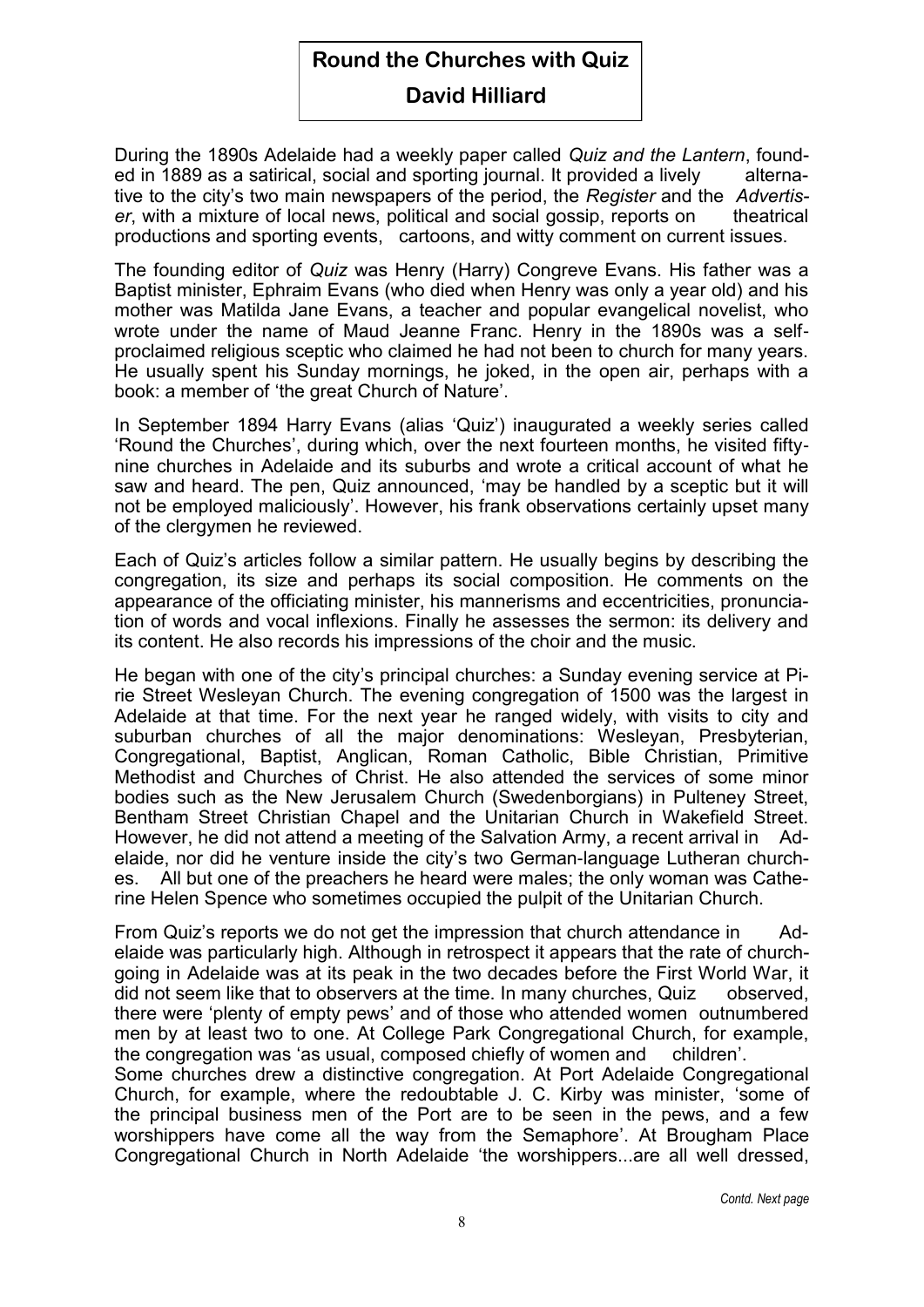and they have all risen from a comfortable meal say three quarters of an hour previously. Hunger and want are not depicted on any of the faces one sees.' Another fashionable place of worship was St Peter's Cathedral, where the attendance was 'very large', with few if any vacant seats. Among the congregation was the governor of South Australia, Lord Kintore, and worshippers were shown to their places by 'gentlemen prominent in the legal or official world. The assemblage was unquestionably devout.'

Quiz was rarely impressed by the intellectual content of the sermons he heard. In his final article of the series he judged that of the nearly sixty clergymen he had heard preaching only a dozen were 'worthy to be placed in the front rank'. His comments on the clergy were often caustic. Having been brought up in a devout Baptist family (North Adelaide Baptist Church), he could see through pulpit pomposity. He clearly enjoyed pointing out a preacher's oratorical tricks and any oddities in his style of delivery, and he disliked blandness and condescension.

The Rev. Joseph Berry at Pirie Street Weslevan Church was 'a big man – physically. He has a comfortable girth, on which he occasionally rests his clasped hands.' Like many other Methodist parsons, Quiz complained, he was 'most monotonous' in his reading: 'There are apparently at this time only two inflexions in his voice, an upper and a downward one. In American style the voice is raised at the end of a sentence.' Berry opened his sermon with reference to the recent Science Congress in England but 'science is soon dismissed, and orthodoxy reigns':

He states in a high voice that men speak of three certainties, 'the certainty of a chemical test, the certainty of the tax-gatherers call, and the certainty of death, but,' and here he leans over the pulpit, and speaking in an impressive halftone, adds, 'there is a greater certainty than these – the certainty of God.'

… Of close reasoning there is none. The Bible is his *ipse dixit* [ie, unsupported authority], and he would swallow Jonah and the whale as comfortably as a cup of strong tea.

At Stow Memorial Congregational Church, the Rev. Joseph Robinson drawled 'most frightfully': 'He takes nine seconds to say "Al-migh-ty and ev-er-last-ing God"'. At Wellington Square Primitive Methodist Church Quiz noted disapprovingly that the Rev. J. Day Thompson habitually said 'chupter' for 'chapter', 'pellars' for 'pillars' and had a tendency to gabble, particularly when he was reading, but Quiz was impressed by his forcible and humorous preaching: 'the earnestness of the man, his volatile movements, his undeniable magnetism overcome your critical faculties and you are content to listen'. At St Peter's Cathedral, the artificial style of the Rev. Pymar Dodd, who read the first lesson and preached, was 'cribbed, cabined and confined by traditions of the Church, which seem to forbid a man to read the Bible naturally'.

One of Quiz's early targets was a 'pulpit prince', Dr James Jefferis at Brougham Place Congregational Church, the best-paid minister in Adelaide, who preached with eloquence for 40 minutes with an even flow of words, had a well arranged text, a sonorous voice and 'irreproachable' diction. But Quiz found him too smooth, a political parson with a coded conservative message for his well-to-do congregation:

…he has been so flattered and fawned upon that he has come to imagine himself as something a little more than human; or at least as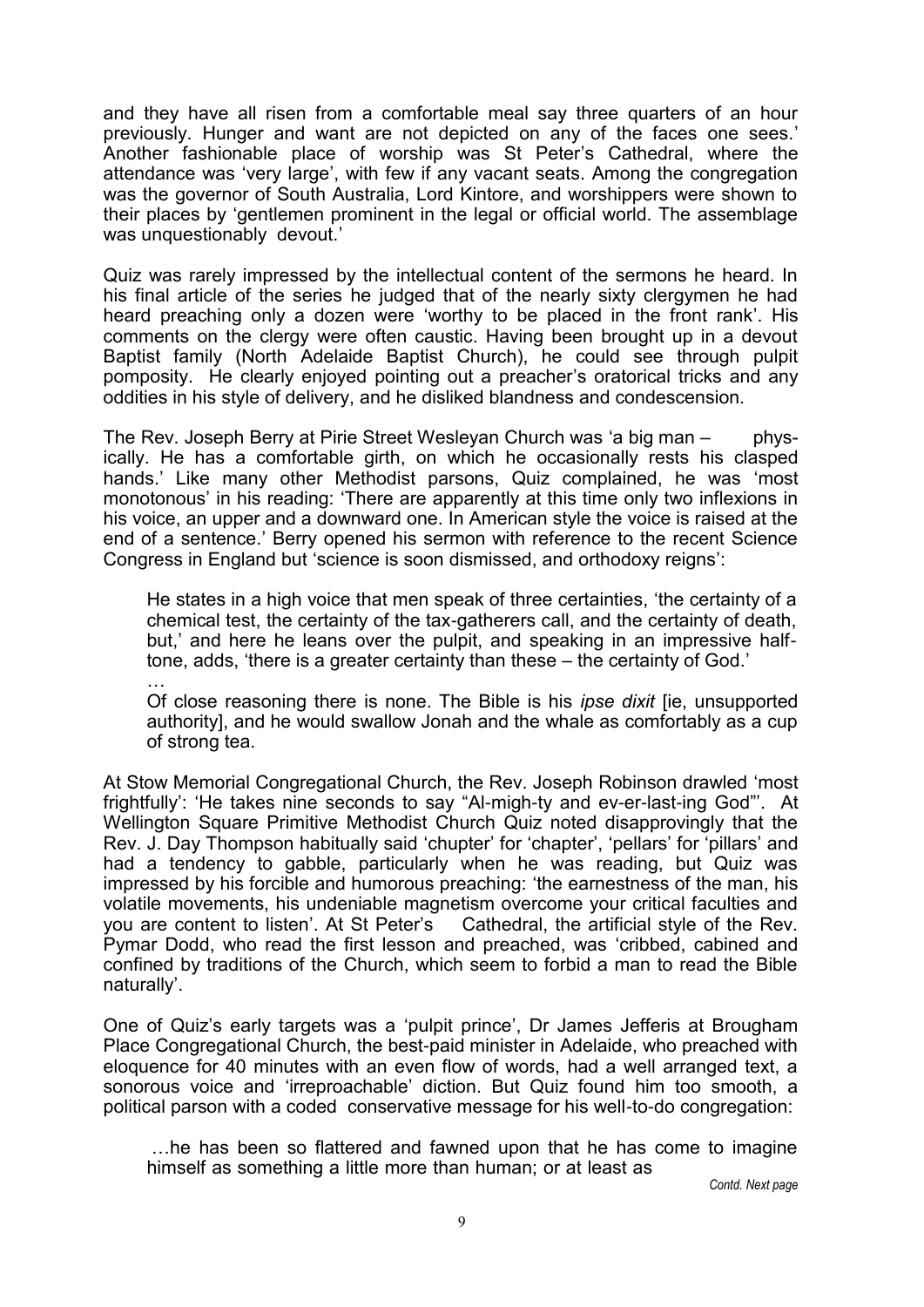one who is infinitely above the head of his fellows. Thus when he smiles, he does so condescendingly.

…

He is just the sort of a man for a people who wish to be preached to in a certain sort of way. He has a knack of skimming over the surfaces of unpleasantness and leading one in fancy through beautiful gardens or delightful groves. He sees only the optimistic side of this life. That trouble exists is lamentably true, and we should all strive to bear one another's burdens and all the rest of it, but, after all, the world to Dr Jefferis is a happy kind of place, and would be much happier were all the people in it Congregationalists and Dr Jefferis their venerated High Priest.

The Rev. James Haslam at Kent Town Wesleyan Church came in for a blast for his droning and banal 22-minute sermon on the Lord's Supper:

Generalities, generalities, generalities! And they were not redeemed by any descriptive passages which would tickle the aural sense. Trite sayings, mere commonplaces constituted the sermon. There was not a single flash of humor, not an infinitesimal trace of poetic feeling, not the ghost even of an original thought…It was a dead and alive discourse; an absolutely cheerless assemblage of words.

Even more devastating was Quiz's account of Dean Marryat at Christ Church, North Adelaide (where he had been incumbent since 1868), preaching to a bored congregation, mainly of women and girls, on a hot summer morning. The 15-minute sermon was

written out, and is read in much just the same manner as one hears the clerk of a District Council read out notices for the destruction of the star thistle. You are lucky in some respects if you can hear the Dean; perhaps in other respects you are lucky if you cannot do so …Now and again the first part of a sentence came floating down the aisle; the rest was irrevocably lost…Gabble, gabble, gabble. Rattle, rattle rattle. It sounded like a race against time.

Christ Church illustrated upper-class 'duty churchgoing' which left Quiz, as a casual visitor, weary, dispirited and angry.

However, Quiz appreciated ministers who preached with vigour, used simple language, had something original (and optimistic) to say, did not avoid controversial issues, and applied their religious message to the present day. One of them was the Rev. J.W. Platts, minister of College Park Congregational Church, a theological liberal, who preached for 27 minutes without notes and had a striking way with words:

He has a wealth of language on which to draw. One adjective is not a sufficient qualification for any term; he must use half a dozen, and they do not appear superfluous. On the contrary they fall naturally on the ear. …

Shakespeare has been read and re-read, and quotations from the Swan of Avon are frequent. They are not dragged in root and crop. They drop into their place like the stones in a piece of mosaic work.

In his report on Platt's sermon Quiz captured something of the style of one of Adelaide's most prominent liberal preachers: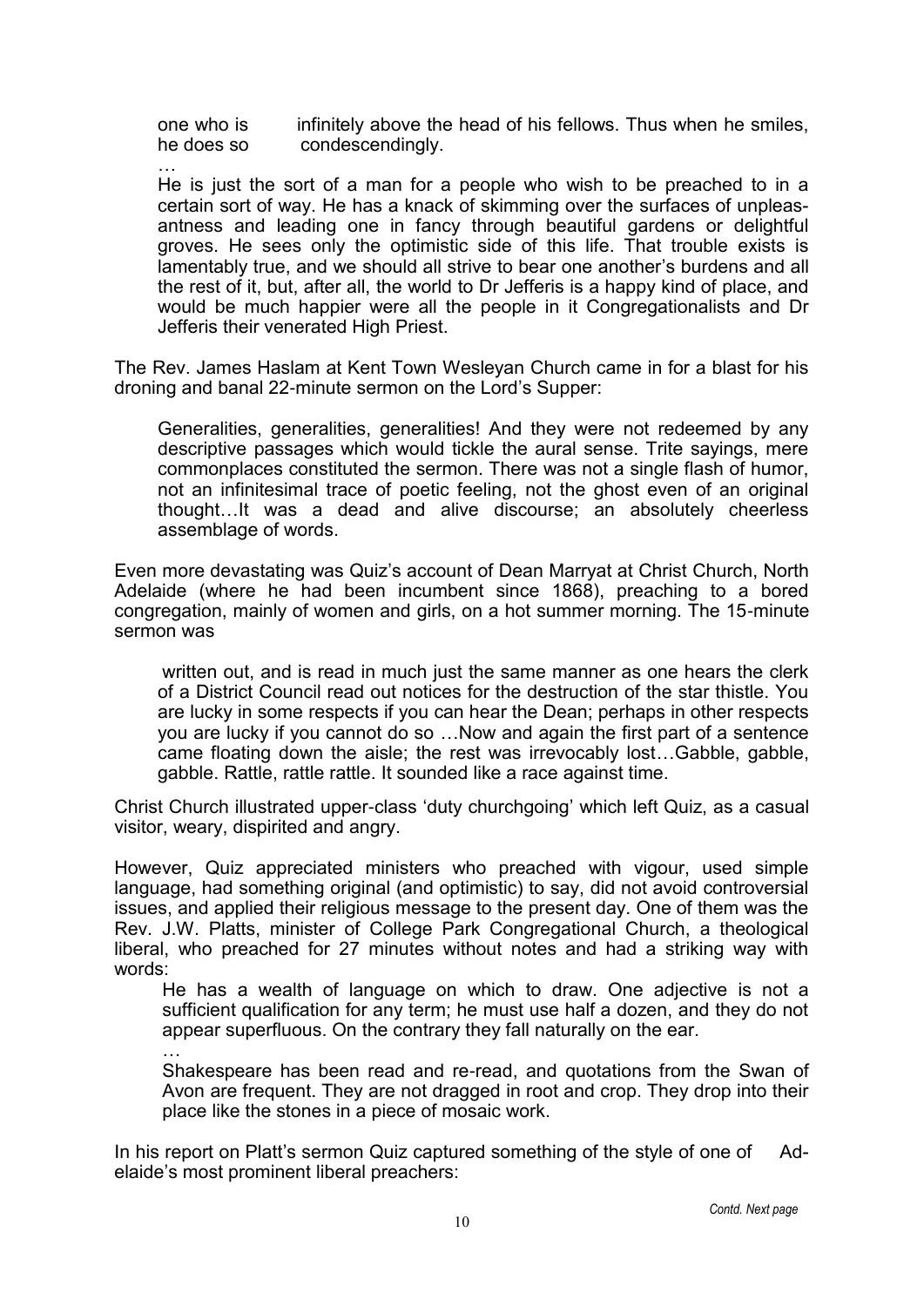There is some good in all men. Some of them may never attend church, but in the average man there is more or less an element of good which requires to be laid hold upon.

… Life is a crucible…and I take it God is the Divine artificer. A man who does not believe with Hamlet that 'there's a Divinity doth shape our ends rough hew them as we will', stands at a great disadvantage always. The Divine market is against him…A man may believe or doubt it, but he is crippled and maimed for life.

With church choirs Quiz was hard to please. At St Andrew's Presbyterian Church in Wakefield Street the soprano in the anthem was 'nervous and does not sufficiently open her mouth':

There are some good voices in the choir, but the singers want more verve. So far as the hymns are concerned, the congregation do not sing. They hum. The noise produced must sound outside like the buzzing of a swarm of bees on the wallaby.

On the other hand, the choir of St Peter's Cathedral was 'a treat to anybody who has a love of music in his organisation'. The male choir on Easter Day at St Andrew's, Walkerville, 'appears to be well selected, and contains one boy who, when he has an opportunity, sings like an angel'. The organist of Brougham Place Congregational Church, T. H. Jones, 'absolutely the best organist in Adelaide, makes the organ peal out such a message of welcome and joy that one is inclined to disregard usage and shout "encore"'. The choir's singing 'is nearly all that could be desired.'

These articles cannot be taken as an objective account of Sunday worship in Adelaide the 1890s. Quiz had definite likes and dislikes. His political and social views were liberal and reformist and these shaped his perceptions. But his weekly articles do capture something of the light and shade of church life of the period. They give vivid descriptions of typical Sunday services, and his observations are both sharp and funny.

Harry Evans died, aged only 38, in January 1899. He was widely esteemed among journalists and politicians and his funeral was very large. The graveside service at West Terrace Cemetery was conducted by the Rev. Dr Paton of Chalmers Church, one of the ministers whom he had reviewed (positively) four years earlier.